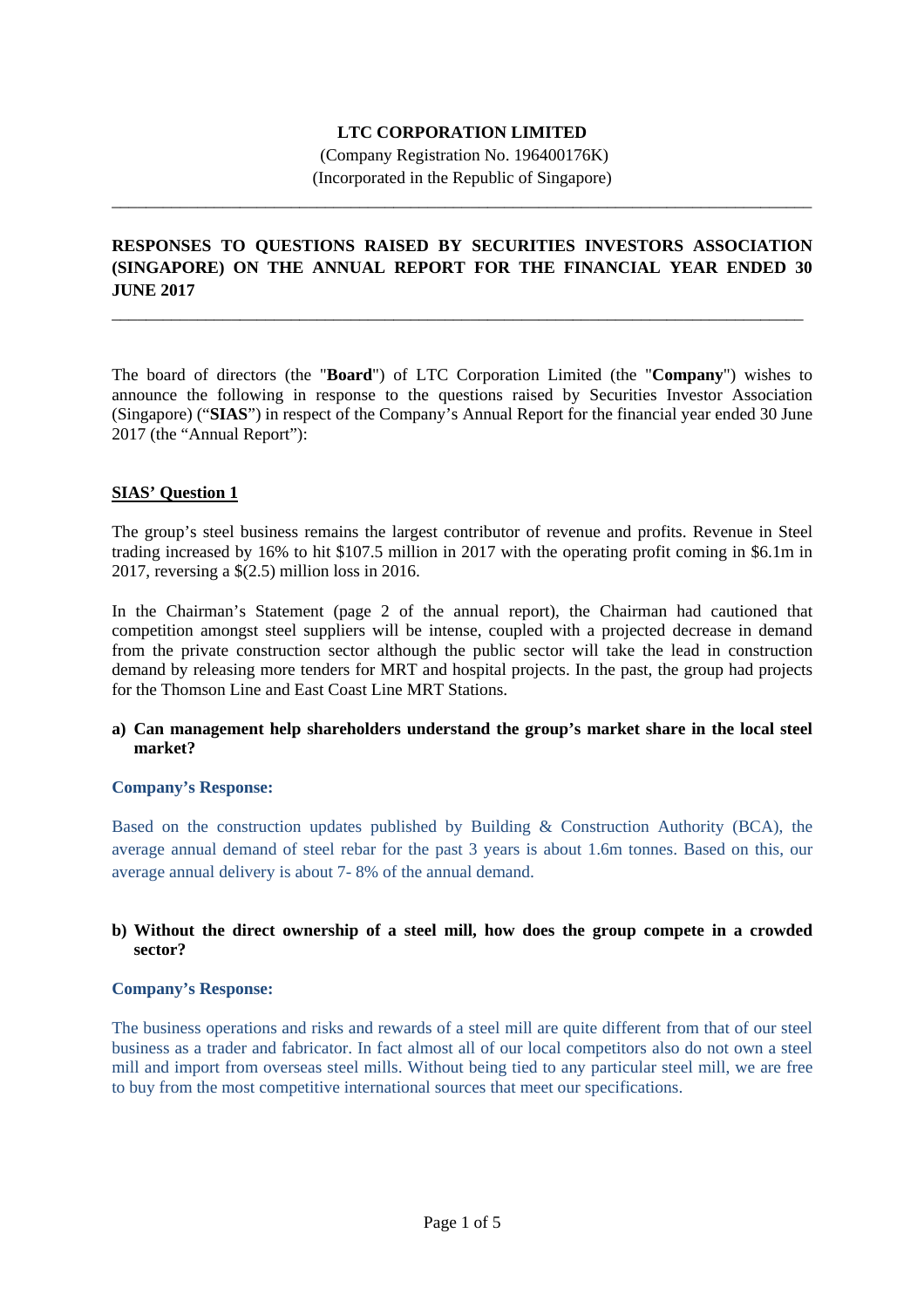# **c) What are the new projects that the group would be bidding for? How does the group differentiate itself from the competitors other than price?**

# **Company's Response:**

The Group will continue to bid for projects taking into account its order book and capacity. The group will evaluate each potential project for various factors such as size, duration, value-add component, technical requirements, customer credit risk, etc. While price is still a key factor, the Group believes that customer service and reliability are also important and hence will continue to strive to excel in these areas.

The group has recognised a provision for onerous contract of \$775,000 in 2017. In the past financial years, the group has had a write-back of \$97,000 in 2016, and provisions of \$212,000 in 2015, \$44,000 in 2014 and \$nil in 2013.

**d) Would the board regard the price of steel as a key risk area? If so, what are the possible risk mitigating strategies that the group can employ so as to ensure that risks are adequately managed within the Group's risk tolerance limits?** 

# **Company's Response:**

Price risk is largely mitigated with variable price contracts (VPCs) under which the selling price is adjusted on a monthly basis to market prices as per the BCA Monthly Material Price Indices. Currently the Group's order book for its steel business in Singapore comprises a very high percentage of VPCs as most public sector projects such as MRT, hospitals and infrastructure, etc are VPCs and the public sector construction demand has been significantly stronger in the recent years. The Group also operates in Malaysia where all steel supply contracts are fix-priced. To mitigate price risk, the Group will maximise its purchases and stock as is feasible to cover its exposure.

# **SIAS' Question 2**

The Chairman also disclosed that, under the group's retail business, the Sogo store was being renovated and "re-energising of merchandise is being carried out". This ongoing transformation, together with the upgrade of the store's facade, was carried out "in anticipation of improvement in the market".

# **a) Can management provide some visibility into the additional capital expenditure for the flagship store?**

# **Company's Response:**

The upgrading of the flagship store is an on-going project for the next 4 to 5 years with a total budgeted capital expenditure of approximately RM40 million and the funding will be sourced from Sogo's internally generated funds.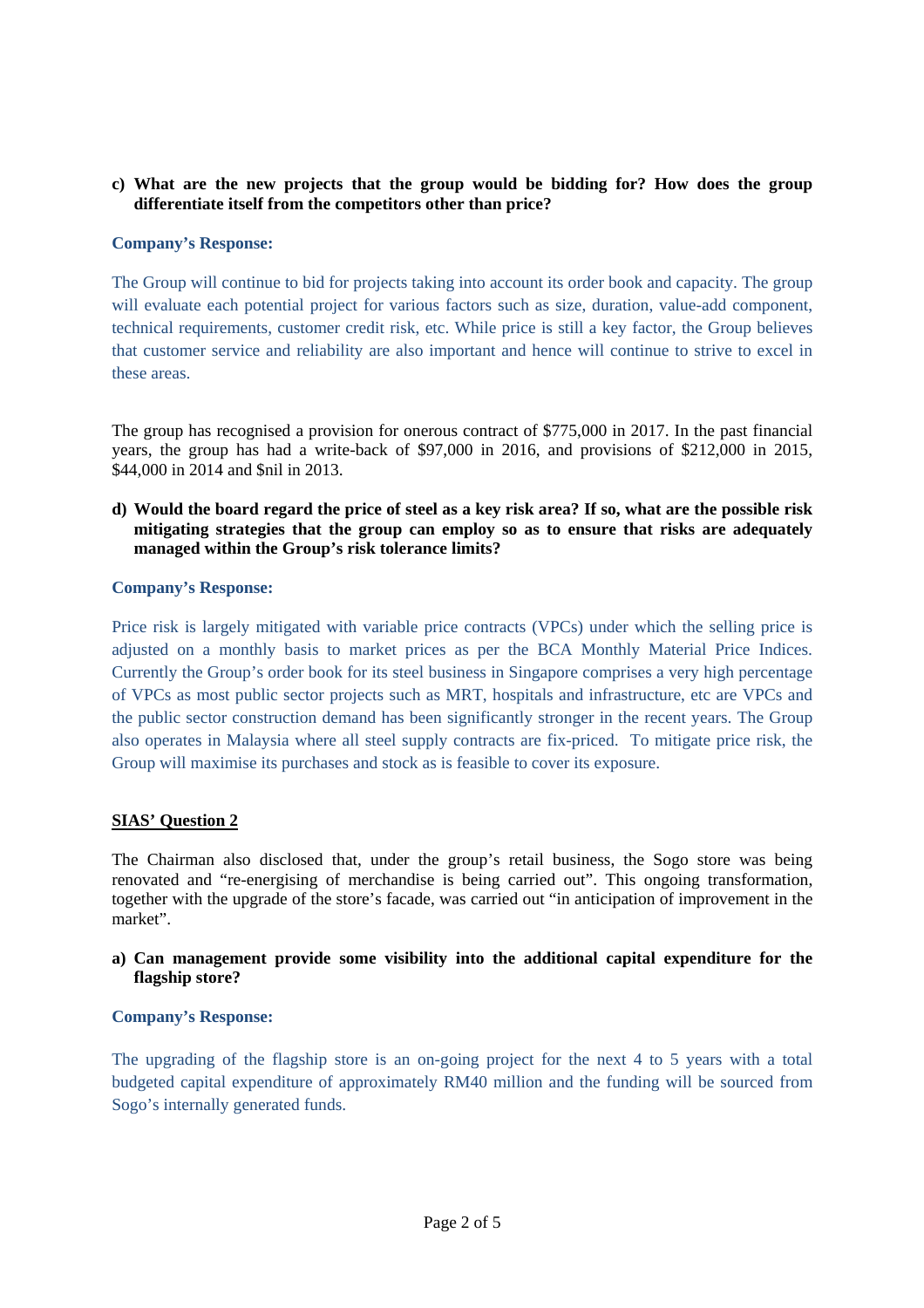# **b) What is the basis of management's conviction of the recovery of the retail business?**

# **Company's Response:**

The retail business in Malaysia has gone through some difficult times due to various factors such as the implementation of the goods and services tax, the fall in oil prices, the weakening of the Malaysian Ringgit and the reduction of subsidies on essential products that have all dampened consumer spending.

However, with stronger than expected GDP growth, the recent stability of the world oil price and consumers' gradual acceptance of the goods and services tax and reduction of subsidies, we expect consumer spending to recover likewise. The re-inventing and re-energising of the concept and products in our flagship store will place us in a better position to benefit from the upturn of the retail market.

Currently the uncertainties of the next general elections in Malaysia may have affected investments as well as consumer sentiments and contributed to the retail business sluggishness. When the overhang is removed with the expected elections in 2018 and also the expectation of a robust budget soon to be announced, it is expected that the consumer spending will recover further.

In addition, the group has disclosed that "the retail team has signed up 6 new locations to operate new stores in the next 5 years wherein the 2nd Sogo store in Malaysia is expected to open in early 2019 in Shah Alam".

# **c) How much capital has the group earmarked to support the retail/Sogo business? What is the expected return on investment (ROI)?**

# **Company's Response:**

The retail division has sufficient financial capability to run its current business and to facilitate the expansion plans. It is not expected to require any funding from the group.

The Group's investment in Sogo was a long term investment as approved by the Board and shareholders of LTC back in 2015. The expected IRR over the next 5-7 years will be between 15- 18%.

# **d) Can management share their plans to rejuvenate and refresh the retail experience and explain how they can overcome the massive challenge face by brick-and-mortar retailers from online shopping/e-commerce giants who are not constrained by geography?**

# **Company's Response:**

At Sogo Malaysia, we believe in pursuing a flagship store strategy which is about offering the best retail experience for our shoppers. We have incorporated more than 15 restaurants to our current store, currently have more than 20 food kiosks within our premises, with another 15-20 other kiosks which include convenience stores (eg. Mynews.com), service centres (eg. Maxis telecommunications) and food offerings (eg. Starbucks) along with a fitness centre (Peak Fitness) and a non invasive beauty treatment centre (Glo, the first in a department store in Malaysia).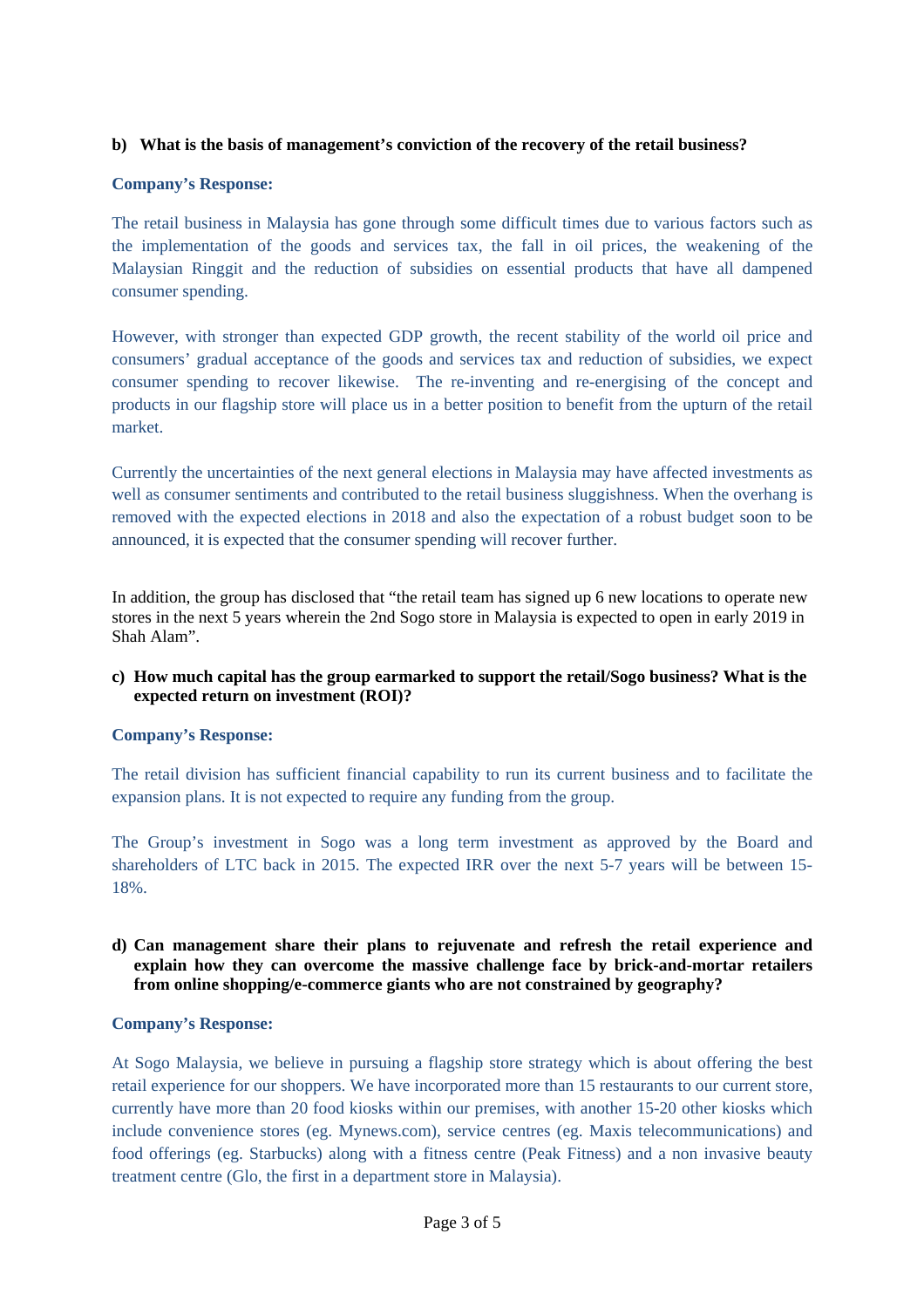All these provide a platform for social interaction and community to our customers and give us an edge over our competitors who do not offer this shopping experience.

# **SIAS' Question 3**

The valuation of investment properties and the net realisable value of completed property held for sale – Hypermarket are two of the key audit matters highlighted in the Independent Auditor's Report. Key audit matters are those matters that, in the professional judgement of the Independent Auditor, were of most significance in the audit of the financial statements of the current period.

As disclosed in Note 41 (page 103 – Level 3 fair value measurements), the group's industrial buildings at Arumugam Road were valued at \$118 million in 2017 and in 2016 (shown below).

#### 41. Financial instruments (cont'd)

#### D. Level 3 fair value measurements

The following table presents the information about fair value measurements using significant unobservable inputs:

| <b>Description</b>                                     | <b>Fair value</b><br>as at 30 June<br>\$ | <b>Valuation</b><br>technique(s) | <b>Key unobservable</b><br>inputs                             | Range           |
|--------------------------------------------------------|------------------------------------------|----------------------------------|---------------------------------------------------------------|-----------------|
| 2017                                                   |                                          |                                  |                                                               |                 |
| Investment properties -<br><b>Industrial buildings</b> | 118,000,000                              | Comparable sales<br>method       | <b>Transacted price</b><br>of comparable<br>properties (psm). | \$8,298-\$8,928 |
| 2016                                                   |                                          |                                  |                                                               |                 |
| Investment properties -<br><b>Industrial buildings</b> | 118,000,000                              | Investment method                | <b>Capitalisation rate</b>                                    | 5.0%            |

The valuations of the investment properties are generally sensitive to changes in yield and rental rates. A significant increase/(decrease) in yield and rental adjustments would result in a significantly higher/(lower) fair value measurement.

*(Source: Company annual report)* 

# **a) Can shareholders understand why the valuation technique was changed from "Investment method" (using a capitalisation rate of 5%) to "Comparable sales method" (using transacted price of comparable properties)?**

#### **Company's Response:**

The Group appointed the valuer with the brief that the valuation is for financial reporting purpose and that the valuation report should comply with FRS113 requirement on highest and best use. Using the comparable sales method gave rise to the highest and best use value in compliance with FRS113.